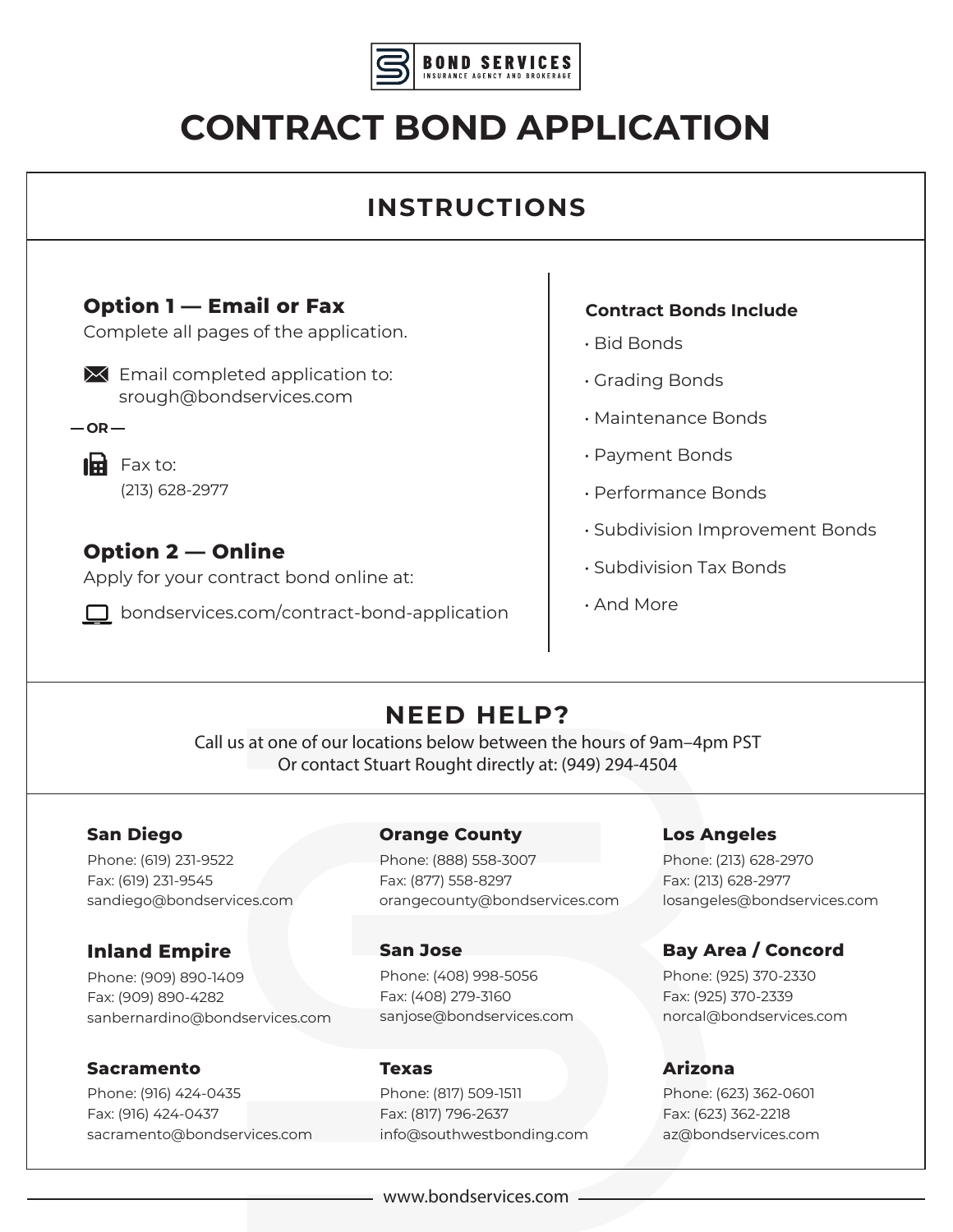

#### **CONTRACT BOND APPLICATION**

**Email** completed application to srough@bondservices.com. **Or Fax** to (213) 628-2977.

| <b>Bond Information</b>                                                                              |                                                                                                                |  |  |
|------------------------------------------------------------------------------------------------------|----------------------------------------------------------------------------------------------------------------|--|--|
|                                                                                                      |                                                                                                                |  |  |
|                                                                                                      |                                                                                                                |  |  |
|                                                                                                      |                                                                                                                |  |  |
| <b>Contact Information</b>                                                                           |                                                                                                                |  |  |
|                                                                                                      |                                                                                                                |  |  |
|                                                                                                      | Email 2008 - 2009 - 2010 - 2010 - 2010 - 2010 - 2010 - 2010 - 2010 - 2010 - 2010 - 2010 - 2010 - 2010 - 2010 - |  |  |
|                                                                                                      |                                                                                                                |  |  |
| <b>Company Information</b>                                                                           |                                                                                                                |  |  |
|                                                                                                      |                                                                                                                |  |  |
| (As it will appear on the bond)                                                                      | (If applicable)                                                                                                |  |  |
|                                                                                                      |                                                                                                                |  |  |
|                                                                                                      |                                                                                                                |  |  |
| Phone Number <u>___________________________________</u>                                              |                                                                                                                |  |  |
| <b>Type of Business</b><br>Sole Proprietorship<br>Partnership<br>Corporation                         |                                                                                                                |  |  |
| If Partnership or Corporation,number of partners or stockholders ___________________________________ |                                                                                                                |  |  |
|                                                                                                      |                                                                                                                |  |  |
| <b>Individual's Information</b>                                                                      |                                                                                                                |  |  |
| (Owner of the company or the person we are writing the bond for)                                     |                                                                                                                |  |  |
|                                                                                                      |                                                                                                                |  |  |
|                                                                                                      |                                                                                                                |  |  |
|                                                                                                      |                                                                                                                |  |  |
|                                                                                                      |                                                                                                                |  |  |
| Single<br>Married<br><b>Marital Status</b>                                                           | Divorced<br>Separated                                                                                          |  |  |
|                                                                                                      | Social Security Number ———————————————————— Drivers LIcense Number ——————————————                              |  |  |